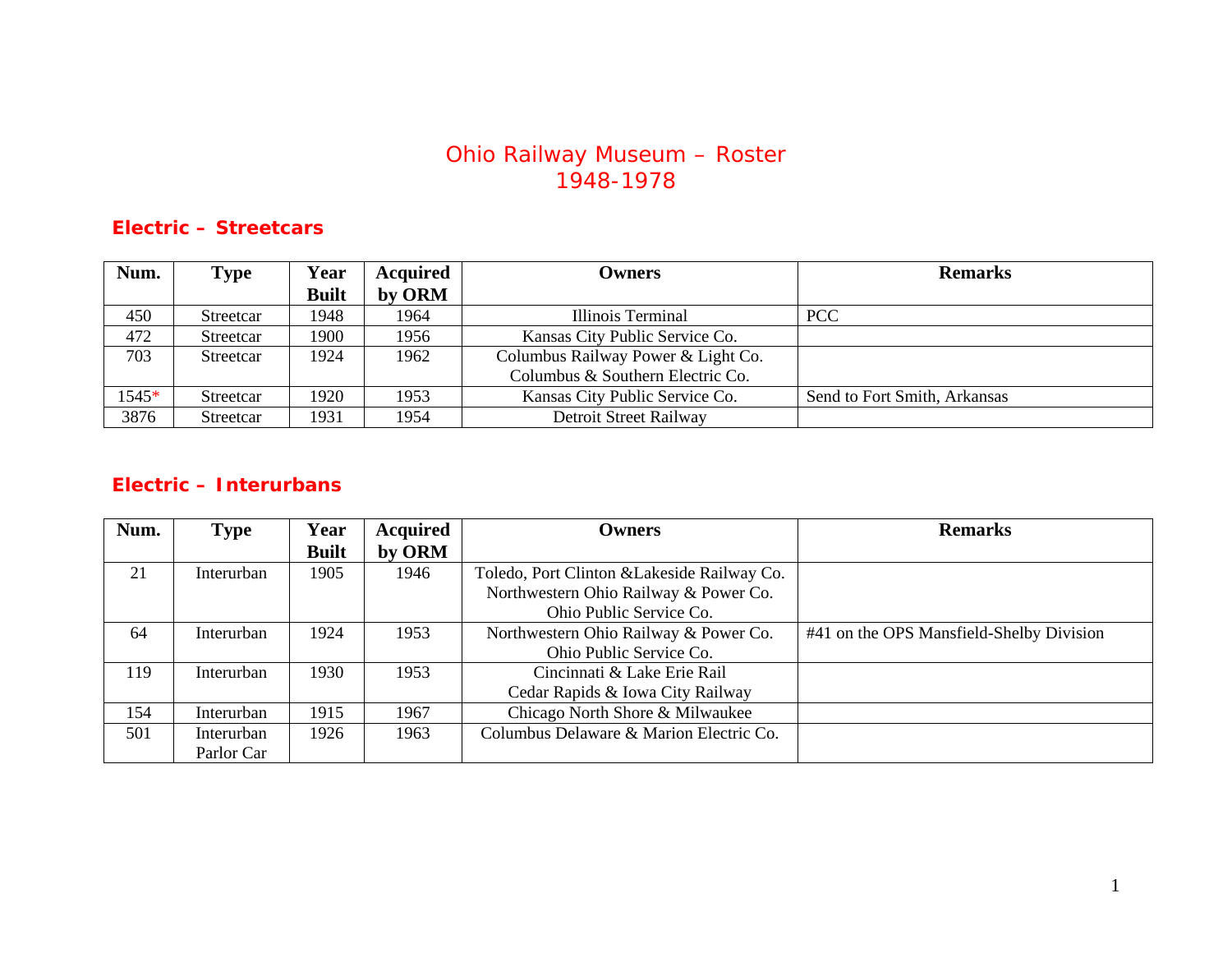#### **Electric – Rapid Transit**

| Num.  | <b>Type</b>   | Year<br><b>Built</b> | Acquired<br>by ORM | <b>Owners</b>                    | <b>Remarks</b>                         |
|-------|---------------|----------------------|--------------------|----------------------------------|----------------------------------------|
| 4441* | Rapid Transit |                      |                    | <b>Chicago Transit Authority</b> | 4441 or 4449 is being scrapped in 2009 |
| 4449  | Rapid Transit |                      |                    | Chicago Transit Authority.       |                                        |

# **Electric – Work and freight Cars**

| Num.    | <b>Type</b> | Year         | <b>Acquired</b> | Owners                                   | <b>Remarks</b>                         |
|---------|-------------|--------------|-----------------|------------------------------------------|----------------------------------------|
|         |             | <b>Built</b> | by ORM          |                                          |                                        |
| 2       | Steeple cab | 1926         | 1958            | Columbus Railway Power & Light Co.       |                                        |
|         | Locomotive  |              |                 | Columbus & Southern Electric Co.         |                                        |
| 7       | Steeple Cab | 1922         | 1972            | Youngstown & Ohio River Electric         |                                        |
|         | Locomotive  |              |                 |                                          |                                        |
| $067*$  | Center Cab  | 1922         | 1950            | Columbus Railway Power & Light Co.       | 1985 sold to the Arden Trolley Museum  |
|         | Work Car    |              |                 | Columbus & Southern Electric Co.         |                                        |
| 7763    | Line Car    | 1923         | 1966            | Eastern Michigan Railway                 |                                        |
|         |             |              |                 | <b>Shaker Heights Rapid Transit</b>      |                                        |
| 1002    | Flat Car    |              | 1966            | Columbus Delaware & Marion Electric Co.  |                                        |
|         |             |              |                 | Marion Reserve Power Co.                 |                                        |
| $C2*$   | Crane Car   |              | 1975            | <b>Toronto Street Railways</b>           | Body only, scrapped in 2008            |
| $C124*$ | Snow        |              | 1974            | Southeastern Pennsylvania Transportation | Sold to Charles Sheets of Grand Rapids |
|         | Sweeper     |              |                 | Authority                                |                                        |

**\* Equipment no longer at the Ohio Railway Museum**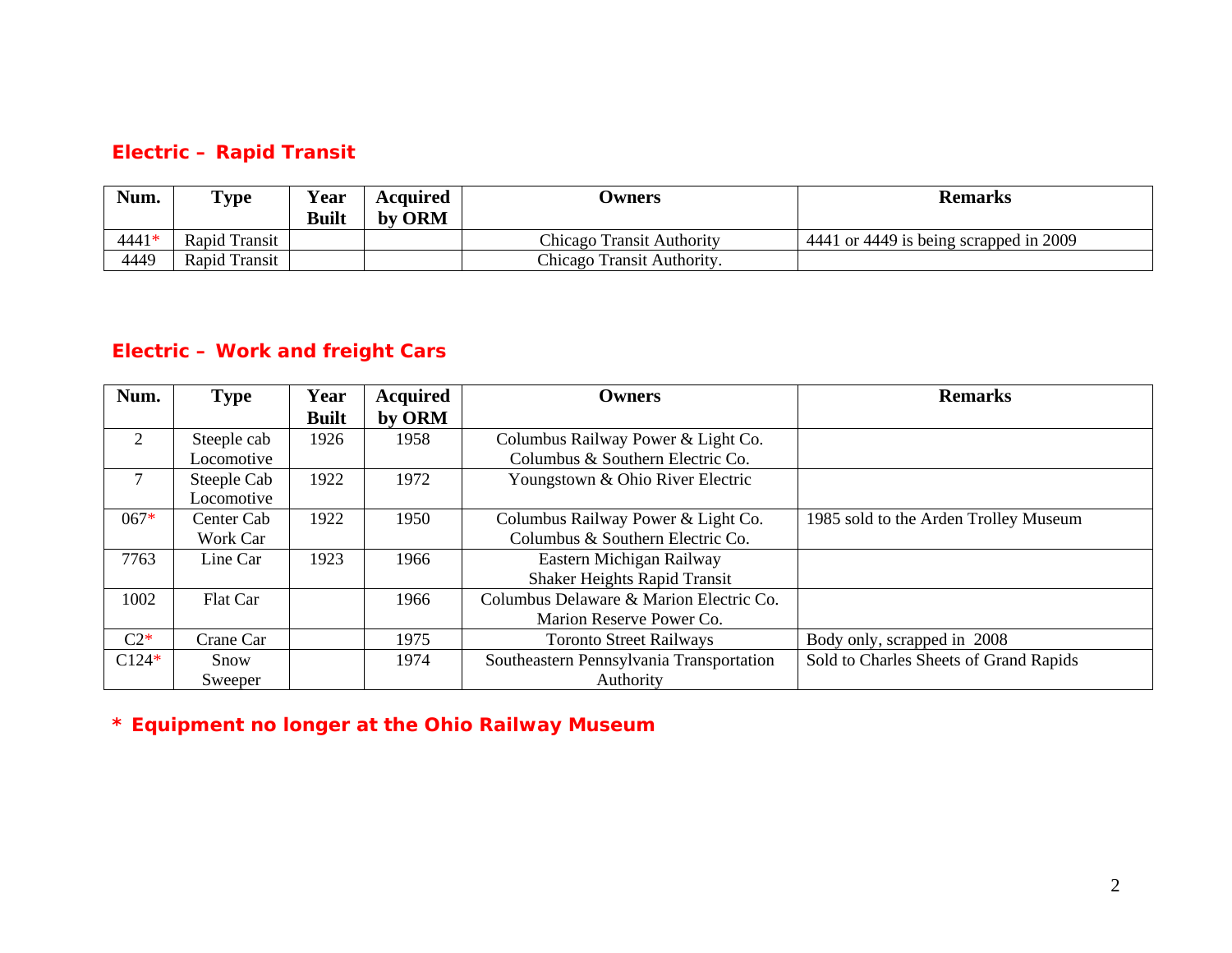## **Steam Railroad Equipment**

### **Steam Railroad – Locomotives**

| Num. | Type                        | Year         | <b>Acquired</b> | <b>Owners</b>             | <b>Remarks</b>                           |
|------|-----------------------------|--------------|-----------------|---------------------------|------------------------------------------|
|      |                             | <b>Built</b> | by ORM          |                           |                                          |
| $1*$ | $0-4-0T$ Steam <sup>1</sup> | 1924         | 1955            | Marble Cliff Quarries     | Relocated to the Depot Conference Center |
|      | Locomotive                  |              |                 |                           |                                          |
| 578  | $4-6-2$ Steam               | 1910         | 1959            | Norfolk & Western Railway | $4 - 6 - 2$                              |
|      | Locomotive                  |              |                 |                           |                                          |
| 5012 | Gas-Electric                | 1931         | 1952            | Erie Railroad             |                                          |

# **Steam Railroad – Passenger Equipment**

| Num.   | <b>Type</b>     | Year         | <b>Acquired</b> | <b>Owners</b>                  | <b>Remarks</b>                                |
|--------|-----------------|--------------|-----------------|--------------------------------|-----------------------------------------------|
|        |                 | <b>Built</b> | by ORM          |                                |                                               |
| 1511   | Combine         | 1918         | 1962            | Norfolk & Western Railway      | Passenger-Baggage car                         |
| 4052*  | Baggage         |              | 1971            | Alabama Great Southern Railway | Damaged in Fire and scrapped                  |
| 6510   | RPO             | 1920         | 1972            | Pennsylvanian Railroad         | Railway Post Office car                       |
| 7530*  | <b>Business</b> | 1928         | 1963            | Pennsylvanian Railroad         | "Williamsport"", 2008 donated to the Dennison |
|        |                 |              |                 |                                | Depot Railroad Museum                         |
| $\ast$ | Pullman         | 1925         | 1967            | Pennsylvanian Railroad         | "Times Square", 2008 donated to the Dennison  |
|        |                 |              |                 |                                | Depot Railroad Museum                         |
|        | Pullman         | 1929         | 1968            | Pennsylvanian Railroad         | "John Greenleaf Whittier"                     |